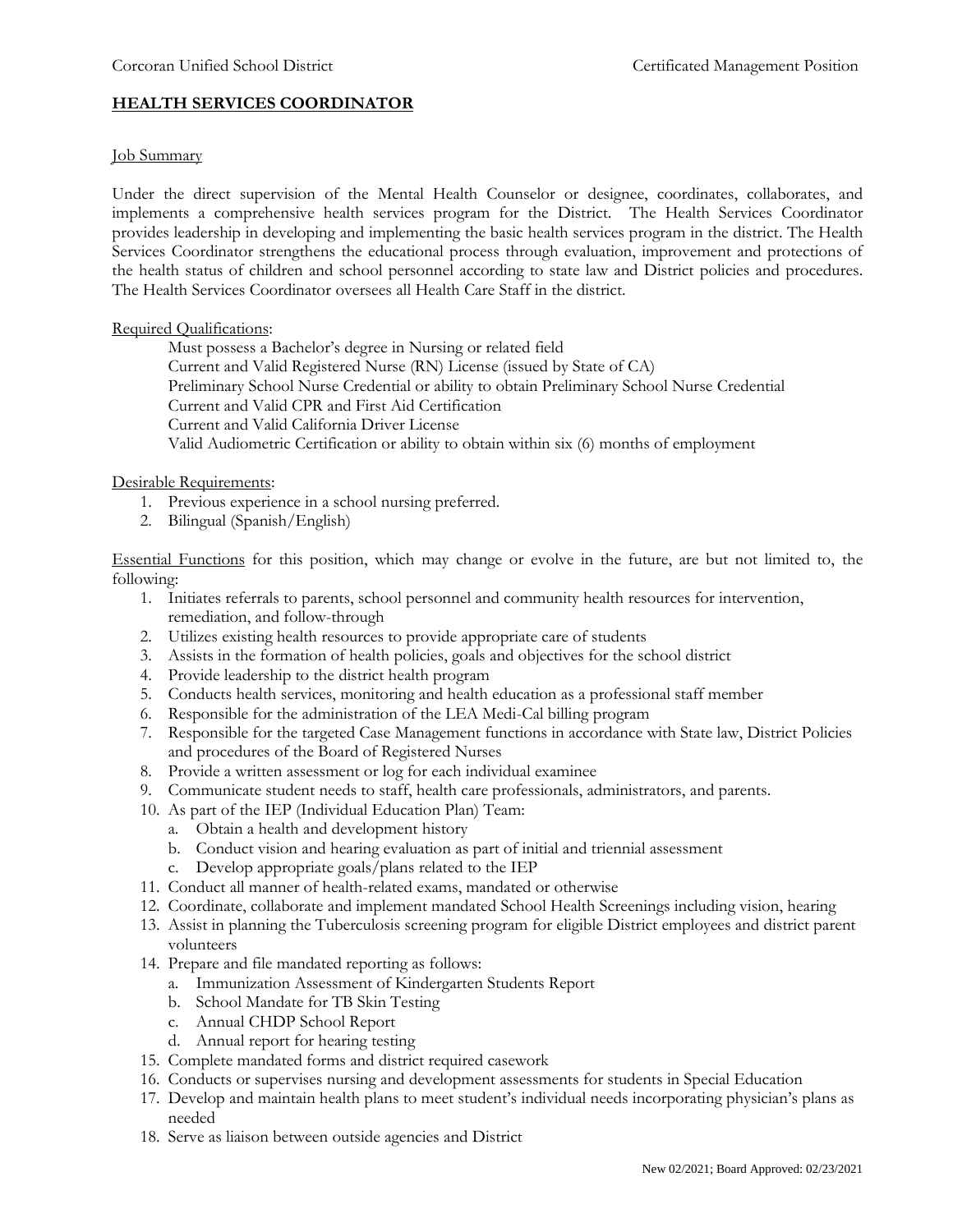# **HEALTH SERVICES COORDINATOR**

- 19. Train appropriate school personnel in the following areas related to their duties:
	- a. Immunization compliance
	- b. Health record keeping
	- c. Administration of first aid, universal precautions
	- d. Medication administration
	- e. Communicable disease reporting and exposure notices
	- f. CPR and First Aid administration
- 20. Coordinates and assist programs related to school site safety
- 21. Administer and monitor medication distribution to students when other Health Care Staff is not available.
- 22. Interprets the health and development status and results of medical findings concerning the student and communicates to the appropriate school personnel
- 23. Organize faculty and staff trainings
- 24. Coordinates, consults and serves as a resource for students, staff and parents
- 25. Supervise and evaluates the performance of assigned staff
- 26. Participates in 504 team in planning accommodations when there is a health concern
- 27. Analyze problems and develops solutions related to health among the sites and/or district
- 28. Responsible for continuing self-education and professional development, as well contribute to the professional development of staff.
- 29. Serves as the District's expert and advocate on health matters.
- 30. Perform other related duties as assigned

### Knowledge:

- 1. Provisions for a school environment conducive to learning and safety
- 2. Procedures and crisis intervention for acute illness, injury and emotional disturbances
- 3. Federal and state laws, California Education Code, district policies and regulations, and information related to school nursing
- 4. Medication effects and proper administration procedures
- 5. Proper operation of specialized health assessment instruments
- 6. Modern medical terminology, equipment and techniques
- 7. Accepted testing techniques for hearing, vision and other screenings
- 8. Interpersonal skills using tact, patience and courtesy
- 9. Oral and written communication skills
- 10. Public health agencies and local health care resources
- 11. Modern office practices, procedures and equipment
- 12. Record-keeping techniques
- 13. Principals and practices of supervision and training

### Ability:

- 1. Develop and implement appropriate health care plan
- 2. Screen students for vision, hearing and other problems
- 3. Perform technical duties related to assigned components of the IEP program
- 4. Train and provide health information to parents, students and staff
- 5. Identify various health needs, and unusual and critical cases such as child abuse, and recommend appropriate action
- 6. Maintain records and prepare comprehensive reports according to established rules, regulations and State mandates
- 7. Establish and maintain files, records, reports and referrals
- 8. Communicate effectively both orally and in writing
- 9. Plan and organize work
- 10. Read, interpret, apply and explain rules, regulations, policies and procedures
- 11. Establish and maintain cooperative working relationships with colleagues and supervisors